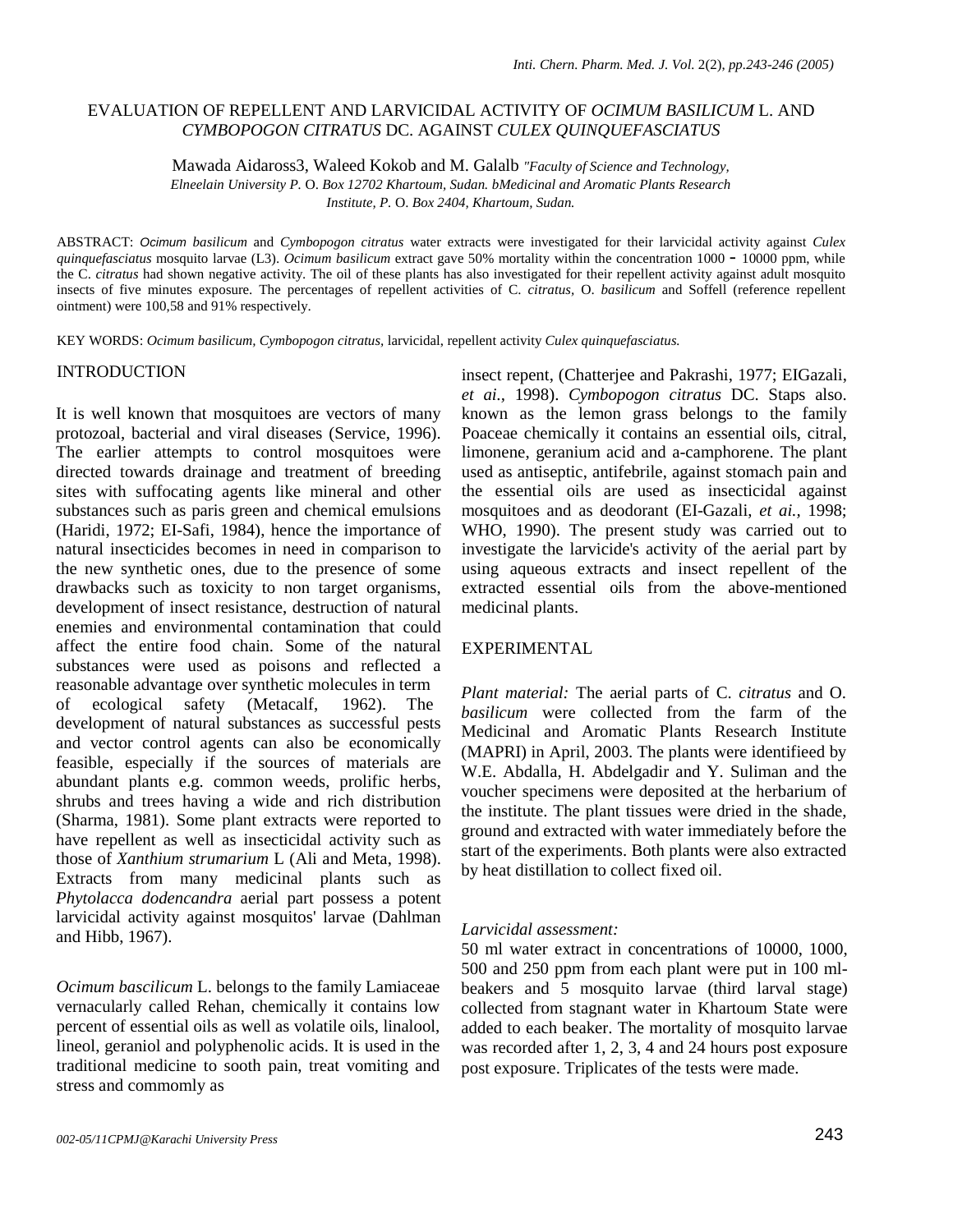| Table 1: Comparative mortality of mosquito larvae exposed to O. basilicum and C. citratus water extracts for |  |  |  |
|--------------------------------------------------------------------------------------------------------------|--|--|--|
| 24 hours                                                                                                     |  |  |  |

| Plant aqueous extract |             | Larval mortality (%) |                 |                 |                 |                  |  |
|-----------------------|-------------|----------------------|-----------------|-----------------|-----------------|------------------|--|
| (concentration)       |             | 1 <sub>hr</sub>      | 2 <sup>hr</sup> | 3 <sub>hr</sub> | 4 <sup>hr</sup> | 24 <sub>hr</sub> |  |
| O. basilicwn          | $10000$ ppm | $20 + O.$ Qa         | $30 + 8.3a$     | $50 + 8.3a$     | $50 + 8.3a$     | $60 + 0.0$       |  |
| C. citratus           |             |                      |                 |                 | 0               | $62 + 4.0$       |  |
| O. basilicum          | $1000$ ppm  | 0                    | $\theta$        | $10 + 8.3a$     | $10 + 8.3a$     | $26 + 5.4$       |  |
| C. citratus           |             |                      |                 |                 |                 | 16:t17.0         |  |
| O. basilicum          | $500$ ppm   |                      |                 |                 | $\cup$          |                  |  |
| C. citratus           |             |                      |                 |                 |                 |                  |  |
| O. basilicum          | $250$ ppm   |                      |                 | 0               | $\Box$          |                  |  |
| C. citratus           |             |                      |                 |                 |                 |                  |  |

Values are mean j: SO;  $a = P < 0.05$ 

| Table 2: N   | landed            |                    |                |                         |
|--------------|-------------------|--------------------|----------------|-------------------------|
| Treatment    | Total number of   | Mean numbers of    | Repellent%     | % of repellent activity |
|              | landed mosquitoes | mosquitoes landed! | from the total | in comparison with      |
|              |                   | volunteer          |                | control                 |
| O. basilicum |                   | $2.5 + 2.081$      | 90             | 58                      |
| C. citratus  |                   | $0$ i: 0           | 100            | 100                     |
| Soffel       |                   | $0.5 + 0.578$      | 98             | 91                      |
| Control      | 24                | $6.0 + 2.94$       | 76             |                         |

# *Repellent assessment*

Four volunteers washed their forearms thoroughly with unscented detergent dried, rubbed a thin layer of oil and inserted in the mosquito cages containing about 100 adult mosquitoes. The number of mosquitoes

landed during a 5-minutes interval was recorded. The repellency of oil was calculated as follows:

$$
\frac{R=NC-NT}{NC}
$$

Where:

 $R =$  repellency %

 $NC =$  Number of mosquitoes landing in untreated forearms (control).

 $NT =$  Number of mosquitoes landing in the tested oil.

The percentages of repellent activities of the plant extracts and reference repellent ointment (soffel) were recorded.

## *Statistical analysis:*

Laboratory data were subjected to one-way ANOV A using the SPSS (Zagumny, 2001). Differences were considered significant 91 % repellent activity whereas O. *basilicum* gave only at  $P < 0.05$ .

# **RESULTS**

Table (1) summarizes the effect of the water extract from O. *basilicum* and C. *citratus* on the survival time of mosquito larvae. The lower concentrations (250 and 500 ppm) from both plants had no larvicidal. There was no larvicidal activity within the first two hours. The higher concentration 10000 ppm of O. *basilicum*  aqueous extract after exposure caused mortality 20%, 30%, 50%, and 60% after 1 - 24 hours post-exposure while the plant concentration in 1000 ppm produced mortality at 10%, 10%, and 26% between 3 and 24 hours of exposure. The mortality percent of larvae examined to 10000 ppm aqueous extract from C. *citratus* occurred at 62%, 24 hours post-exposure while the plant water extracted at 1000 ppm caused larval mortality (16%) after 24 hours from the exposure.

The C. *citratus* oil showed a 100% repellent activity i.e. zero landed mosquitoes for all exposed volunteers arms which is more better than reference repellent soffel of 58% repellent activity Table (2).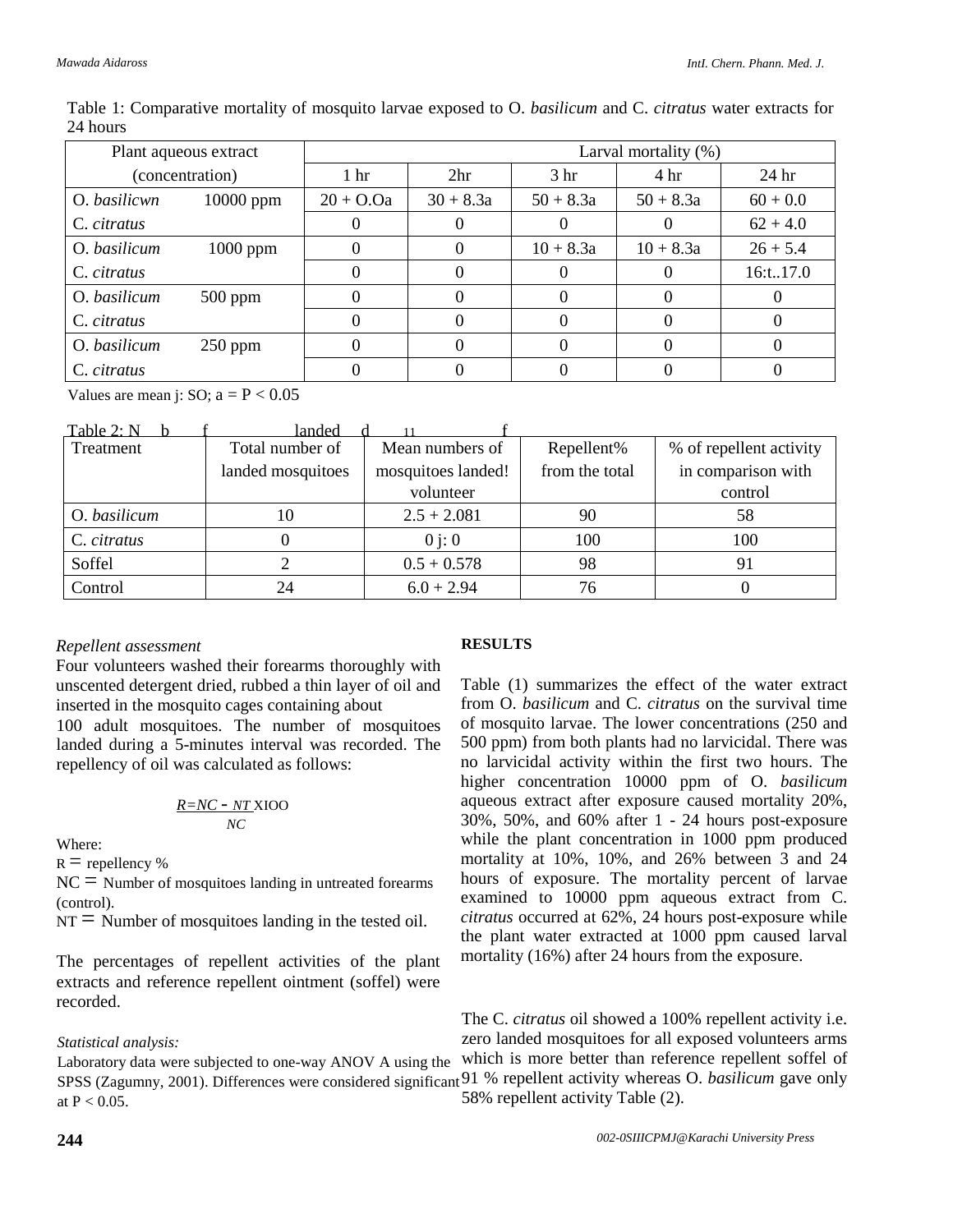reppellent %

|                       | Sum of   |    |             |       |      |
|-----------------------|----------|----|-------------|-------|------|
|                       | Squares  | df | Mean Square |       | Sig. |
| <b>Between Groups</b> | 1424.000 | 3  | 474.667     | 8.900 | .002 |
| <b>Within Groups</b>  | 640.000  | 12 | 53.333      |       |      |
| Total                 | 2064.000 | 15 |             |       |      |

#### Multiple Comparisons

Dependent Variable: reppellent %

| LSD             |                 | Mean        |            |      |
|-----------------|-----------------|-------------|------------|------|
|                 |                 | Difference  |            |      |
| Treatment       | (J) Treatment   | $(I-J)$     | Std. Error | Sig. |
| O. bacilicum    | C. citratus     | $-10.0000$  | 5.1640     | .077 |
|                 | saffel          | $-8.0000$   | 5.1640     | .147 |
|                 | cntral negative | 14.0000*    | 5.1640     | .019 |
| C. citratus     | O. bacilicum    | 10.0000     | 5.1640     | .077 |
|                 | saffel          | 2.0000      | 5.1640     | .705 |
|                 | cntrol negative | 24.0000*    | 5.1640     | .001 |
| saffel          | O. bacilicum    | 8.0000      | 5.1640     | .147 |
|                 | C. citratus     | $-2.0000$   | 5.1640     | .705 |
|                 | cntral negative | 22,0000*    | 5.1640     | .001 |
| cntral negative | O. bacilicum    | $-14.0000*$ | 5.1640     | .019 |
|                 | C. citratus     | $-24.0000*$ | 5.1640     | .001 |
|                 | saffel          | $-22.0000*$ | 5.1640     | .001 |

\*. The mean difference is significant at the .05 level.

## DISCUSSION

The study showed that C. *quinquefasciatus* exhibited tolerance to most of the tested extracts at low dose. Future research should investigate the effect of higher doses and establish dose mortality response curves to show whether larvae are really tolerant to aqueous extract or not. Nevertheless, the results showed that O. *basilicum* was significantly (P<0.05) toxic to Culex mosquitoes rather than C. *citrates* at the same concentrations 10000 and 1000 ppm during the first day. This result more or less support Morsy, *et at.*  (1998). The repellent activity obtained from this study indicated that C. *citratus* posses potent significant activity in comparison to other used oils and this result

agrees with Oyedele, *et at.* (2002) who were reported that C. *citratus* oil had good repellent protection against mosquitoes bite. So we can conclude that O. *basilicum*  even so toxic to mosquitoes larvae it is not sufficient enough to be used directly in mosquitoes control program a further study showed directed towards the best type of extraction and active ingredients identification, which may reveal better result at low concentrations those can be recommended for field application. Although, C. *citratus* oil showed very good and promising repellent insect activity it needs a comprehensive study for its allergic activity, which was observed in some of the volunteer.